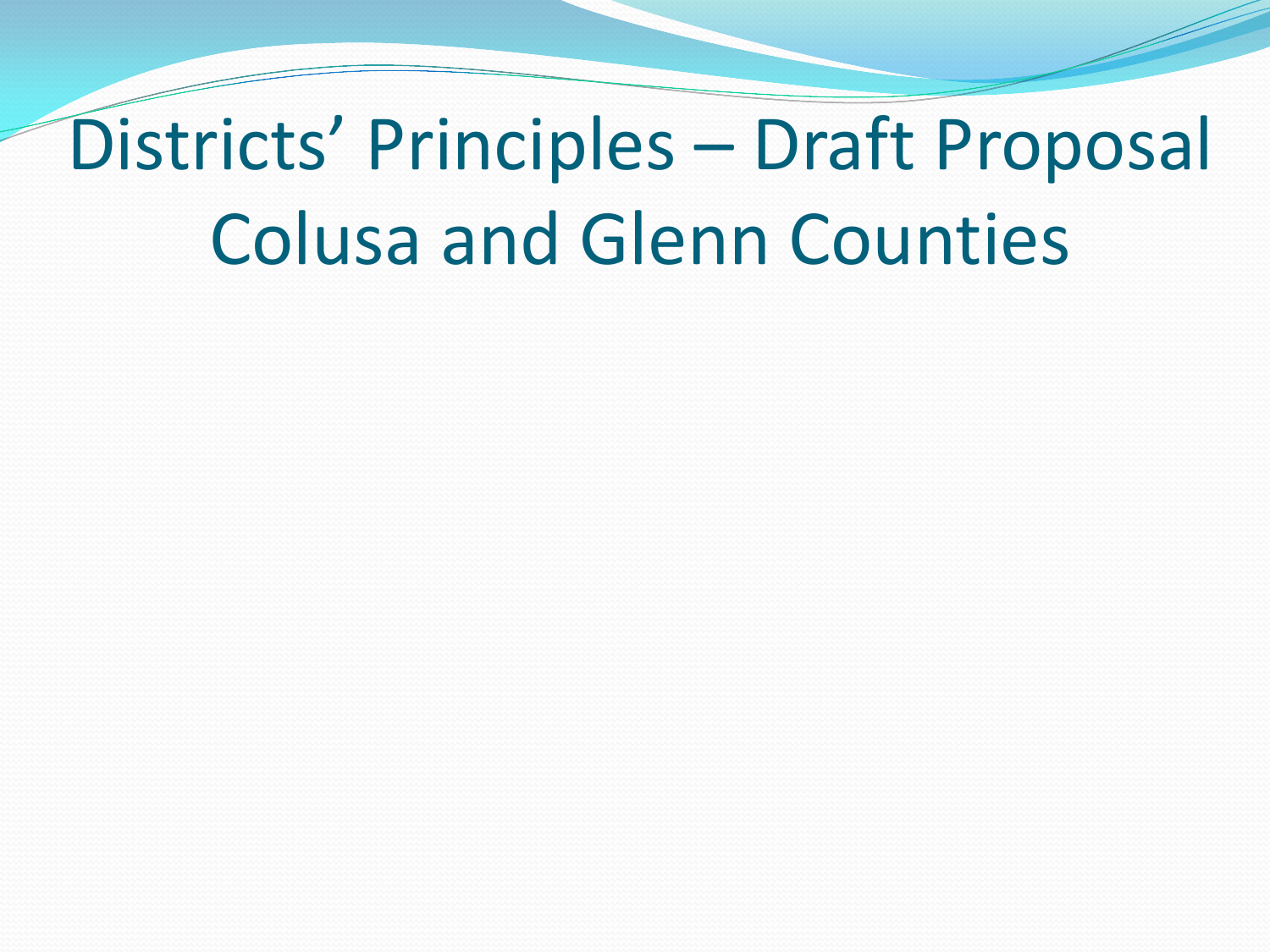### Water 101

- How much water do I use?
- Where does it come from?
- Where could it go if I weren't using it?
- What is sustainable?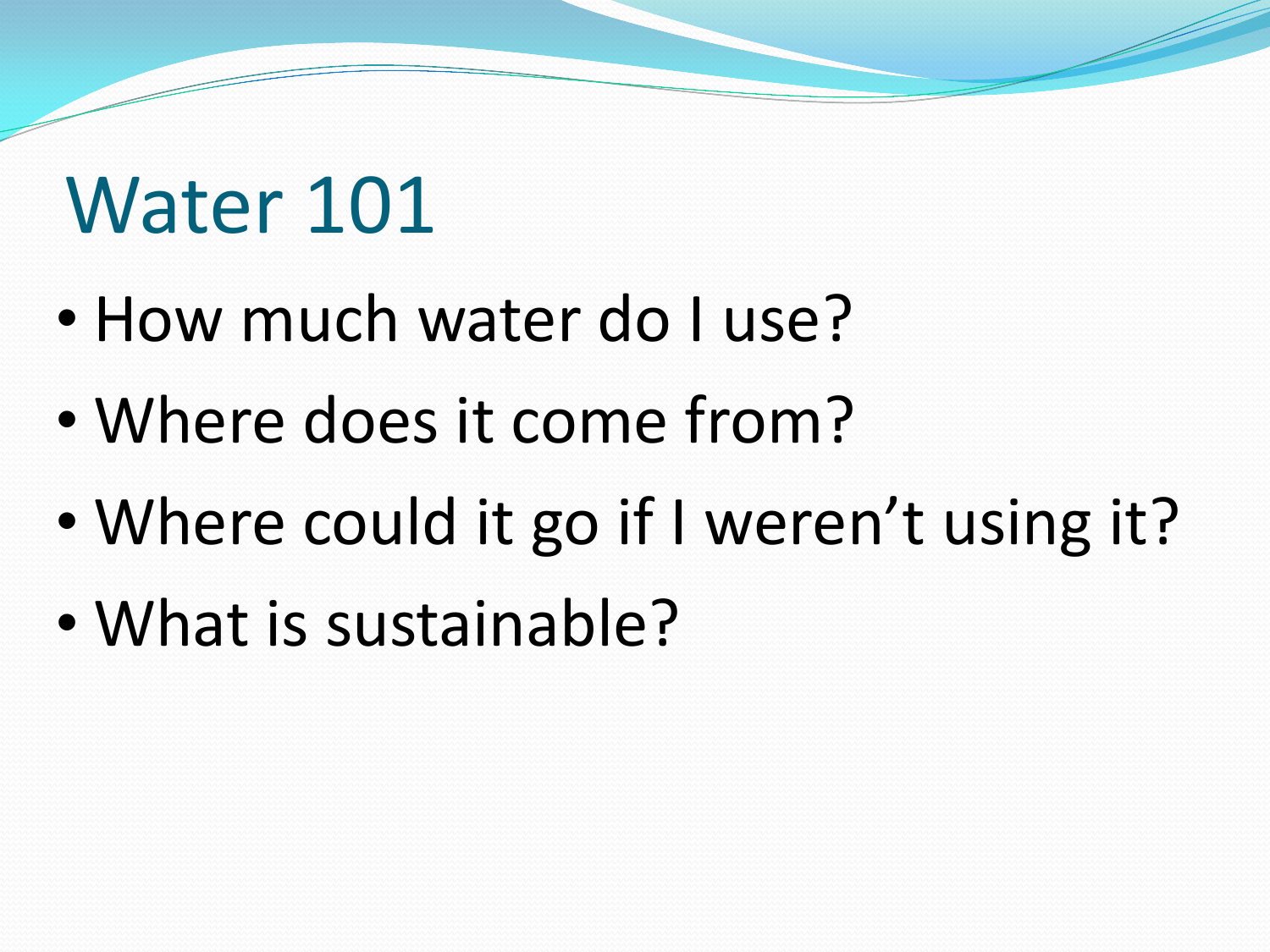# **Primary Themes**

- Full, locally-controlled compliance with SGMA.
- Mutual cooperation, flexibility and fiscal management.
- Respect for each member agency's discretion, governmental authority, and expertise and knowledge of its groundwater conditions, demands and concerns.
- Avoidance of "top down" planning and implementation.
- Balanced/proportionate representation of private pumpers ("white areas") interests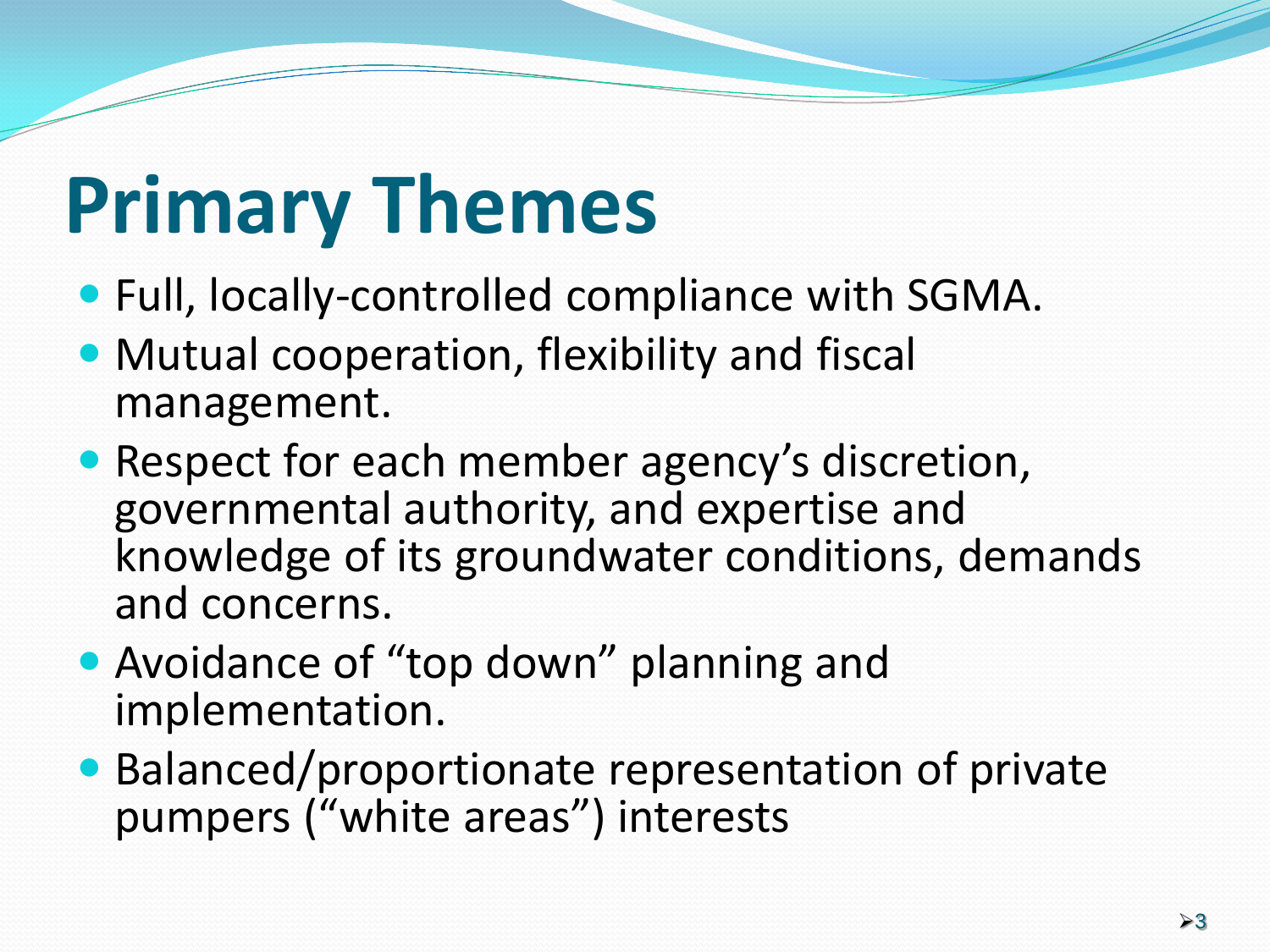#### Governing Principles

- Preservation of each member agency's discretion to determine whether to:
	- be a GSA individually,
	- join in a GSA created by another agency that is a member of the MOA,
	- If a separate JPA is created, to have the JPA serve as the GSA for the member's area.
- Reserve the right to withdraw from a multi agency GSA or JPA, if sustainability is not being achieved in other parts of the basin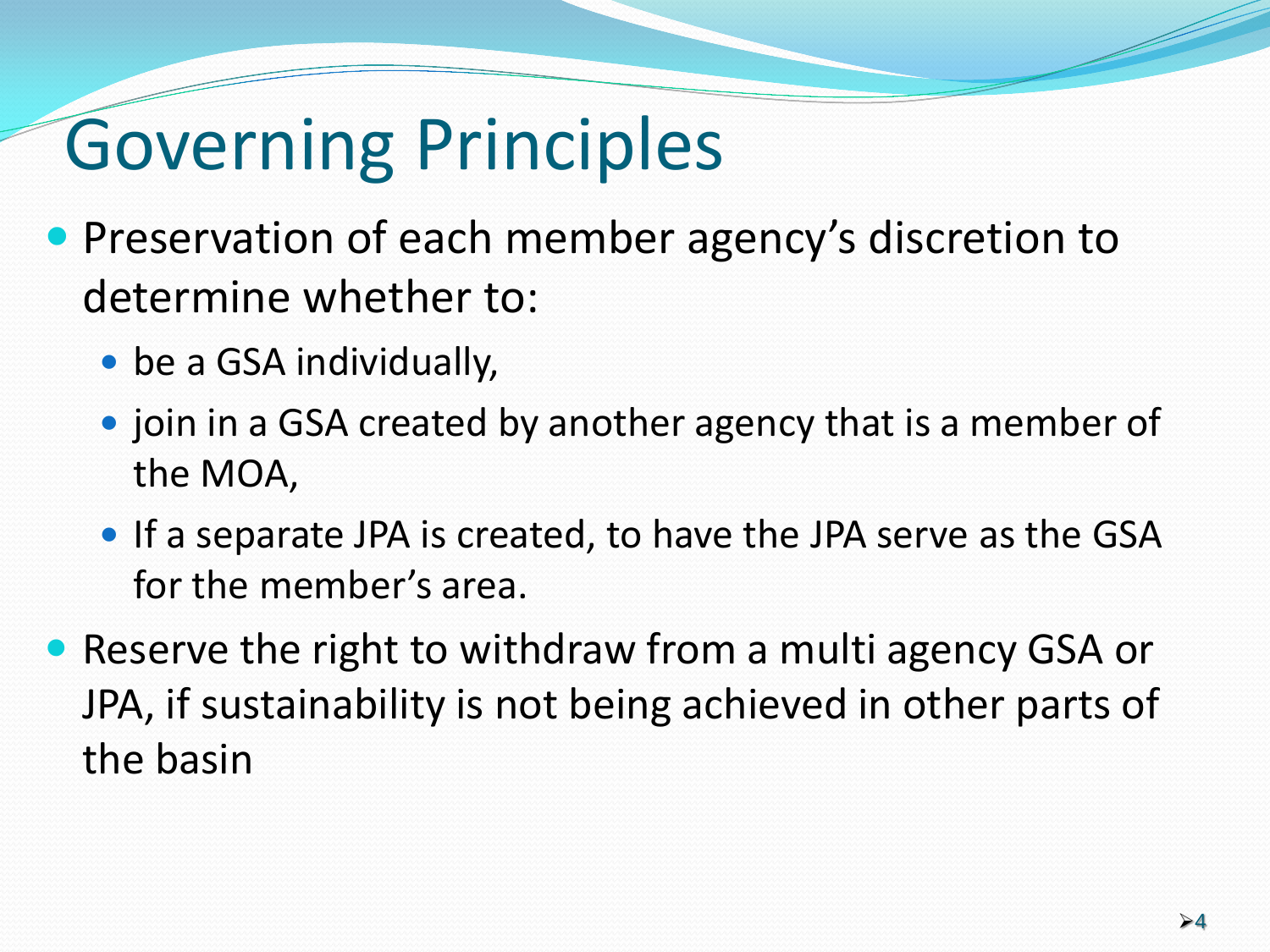### Governing Principles

• Collaboration among member agencies to develop and implement a Groundwater Sustainability Plan (GSP) or multiple plans that will meet the law's requirements, allowing each member to approve its GSP chapter or section, and preserving the members' respective authority to manage the water resources available to their constituents or customers.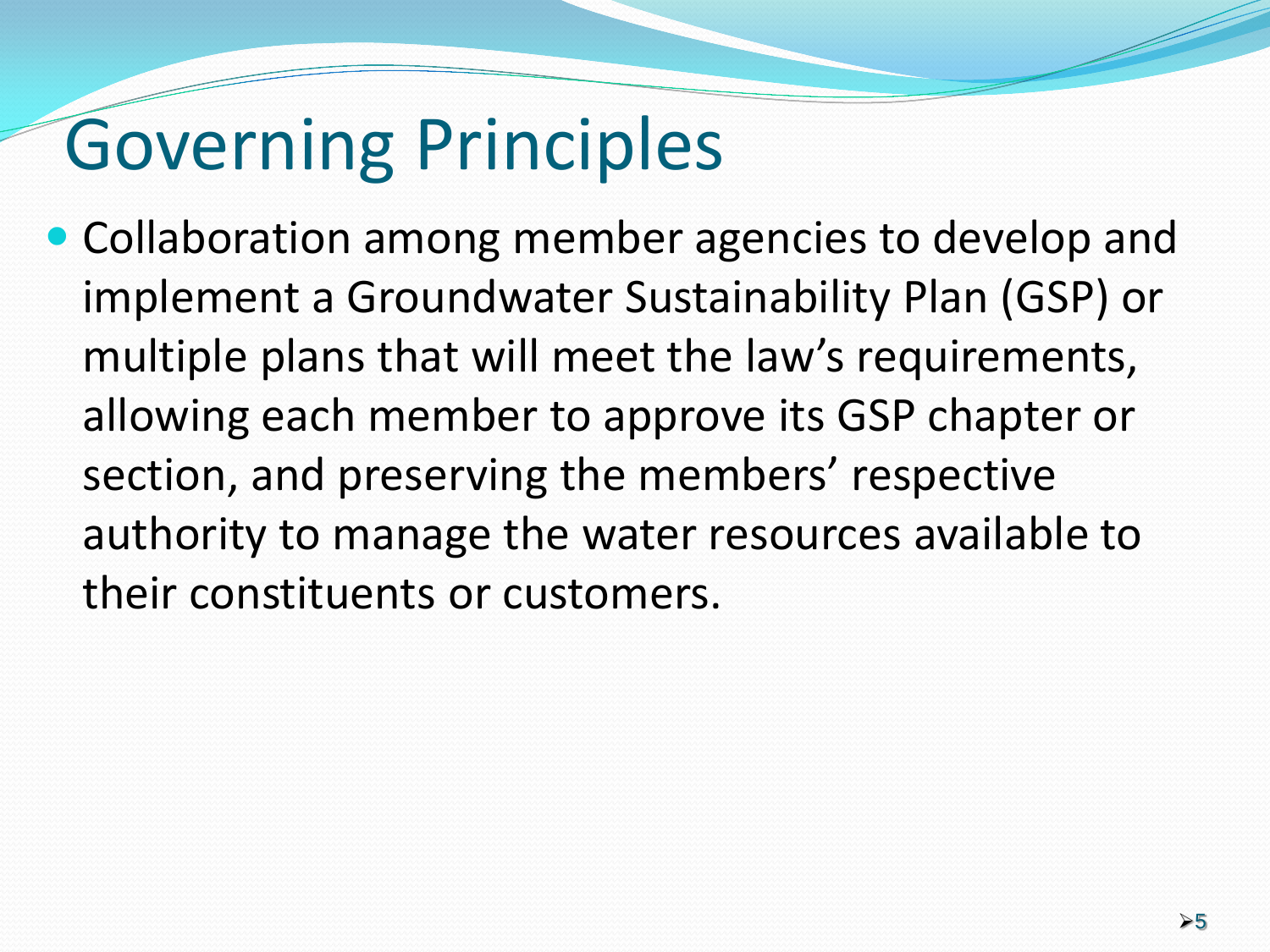#### Governing Principles

 SGMA governance and implementation must avoid duplicative or conflicting governmental authorities. Each member agency will have the right to approve the provisions of the GSP governing SGMA implementation within its own boundaries and to implement SGMA within its boundaries. Subject to those limitations, each member agency retains and preserves any police powers or other authority it has to regulate groundwater use within its boundaries as long it's achieving sustainability.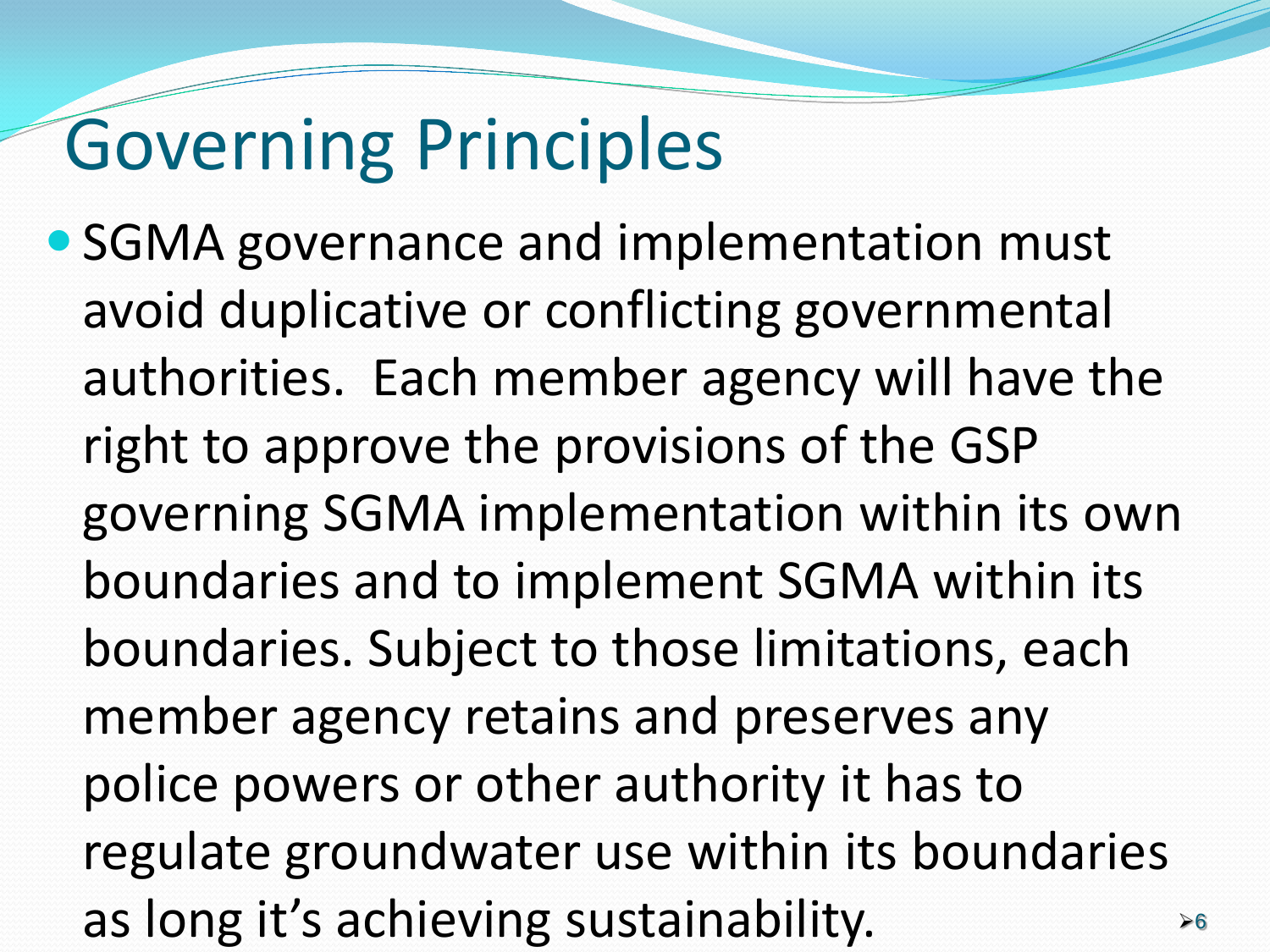- Landowners within Water/Irrigation Districts (WD's/ID's) are overlying landowners and have the same overlying rights to groundwater as overlying landowners in the private pumper "white areas".
- WD's/ID's act on behalf of and serve as trustee for all landowners within their service area. WD's/ID's will cooperate with their landowners to manage and optimize their share of the natural recharge of the Basin at the District level.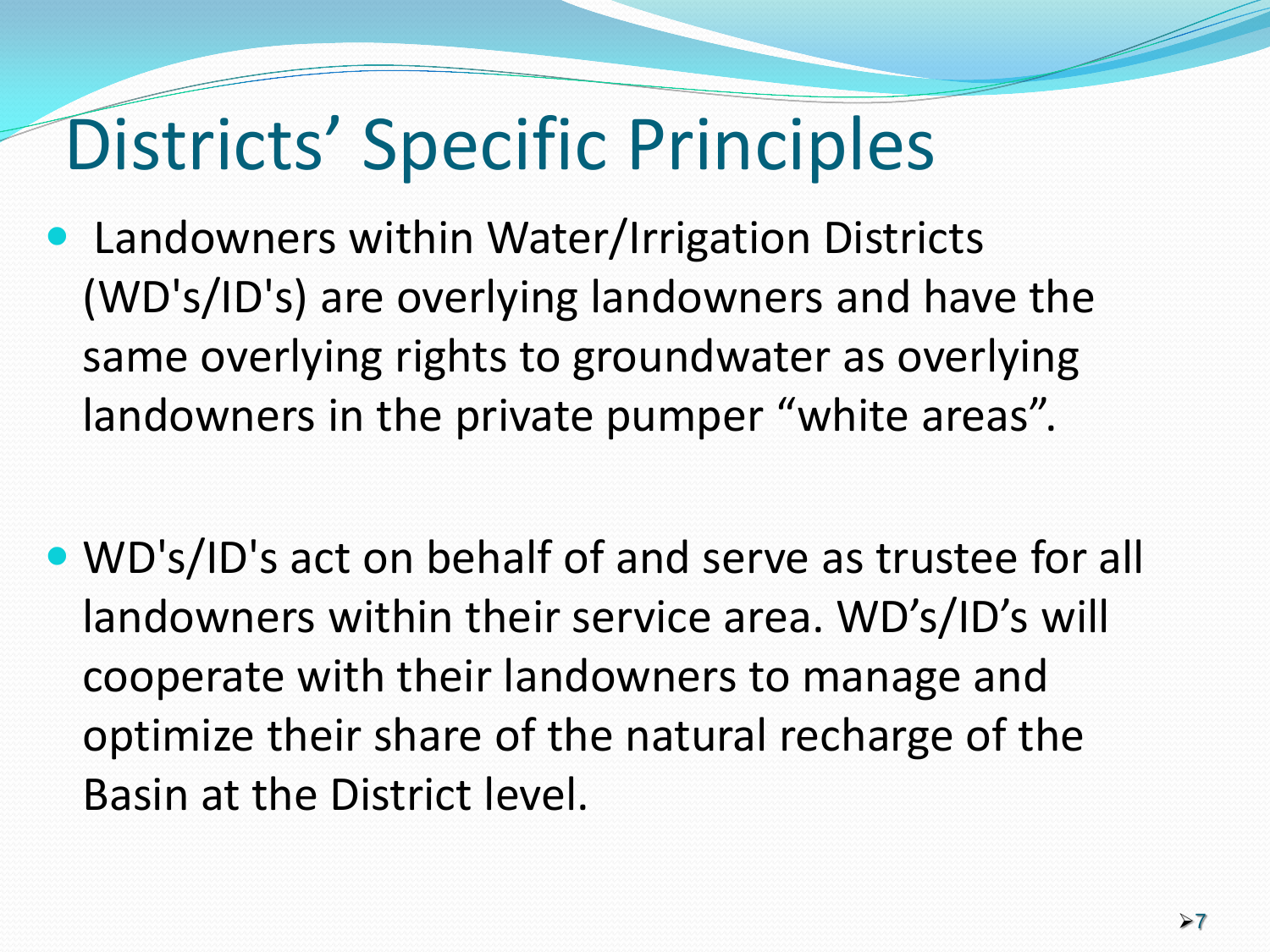WD's/ID's recharge the groundwater basin with surface water through leakage from canals and distribution and drainage systems and deep percolation of applied crop water. WD's/ID's may need to call on this recharged groundwater as surface supplies become more limited.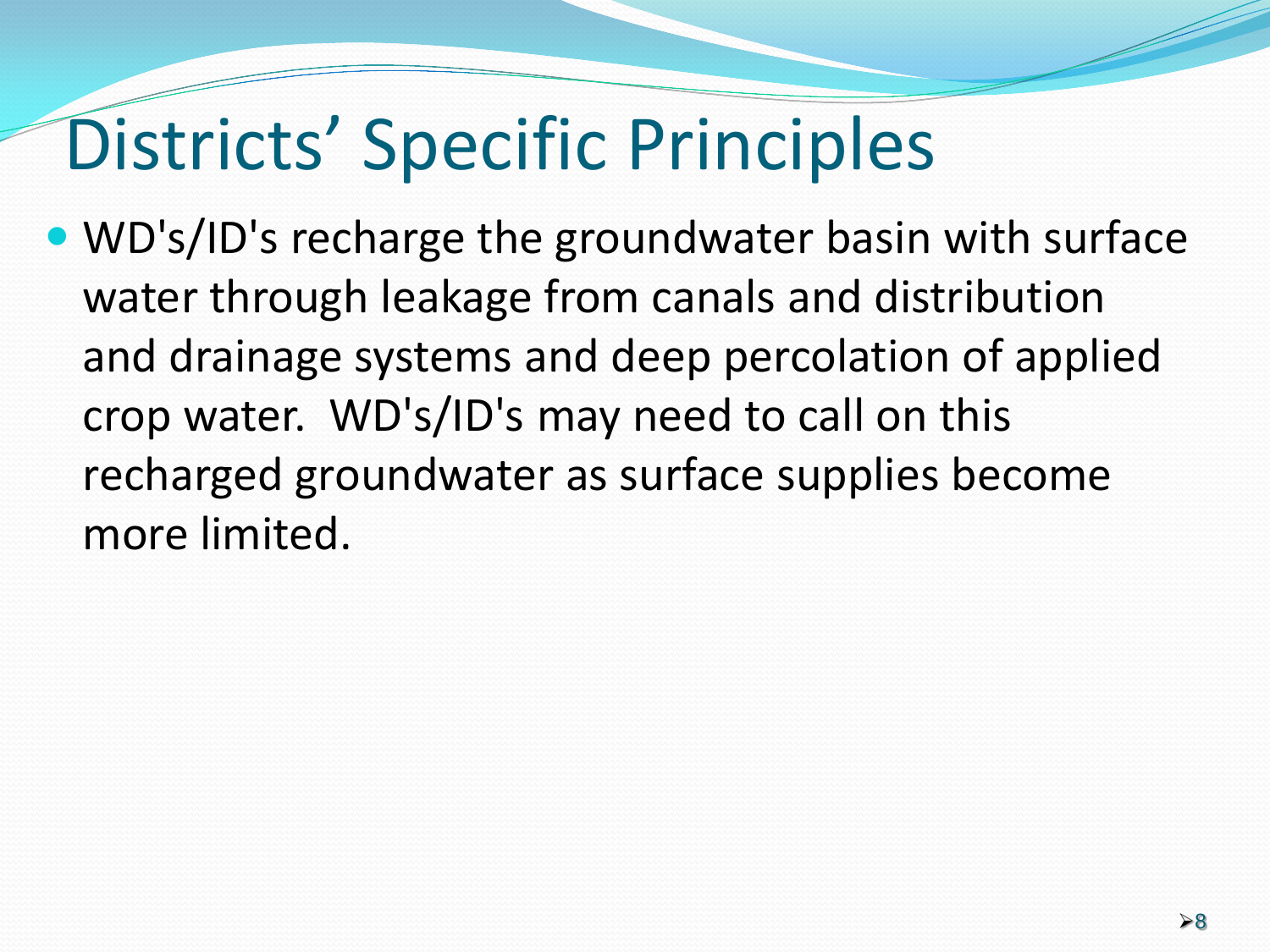- Additional flows will be needed to meet increasing environmental requirements in streams, rivers, the Bay-Delta, or for other purposes. All users have an obligation.
- Surface water Districts may be willing to meet the basin shared obligation but additional groundwater pumping may be needed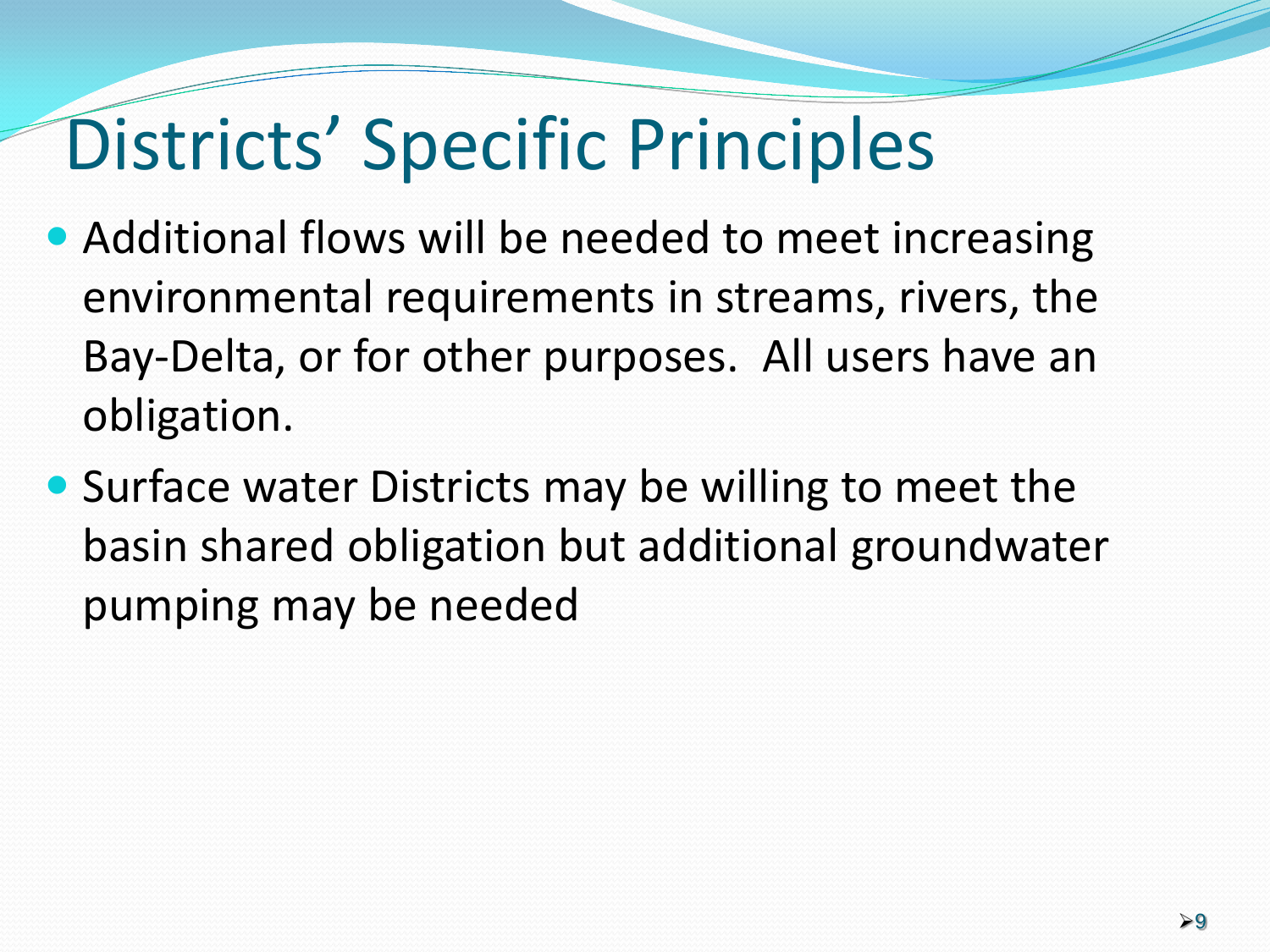## Sacramento River Flows

- Sacramento River is now a losing stream from Redding downstream
- 30-40% of Irrigation Demand is met by groundwater
- SWRCB Initiating Phase II of Bay-Delta Plan, 2010 Flow Report showed estimate of 1,000,000 AF

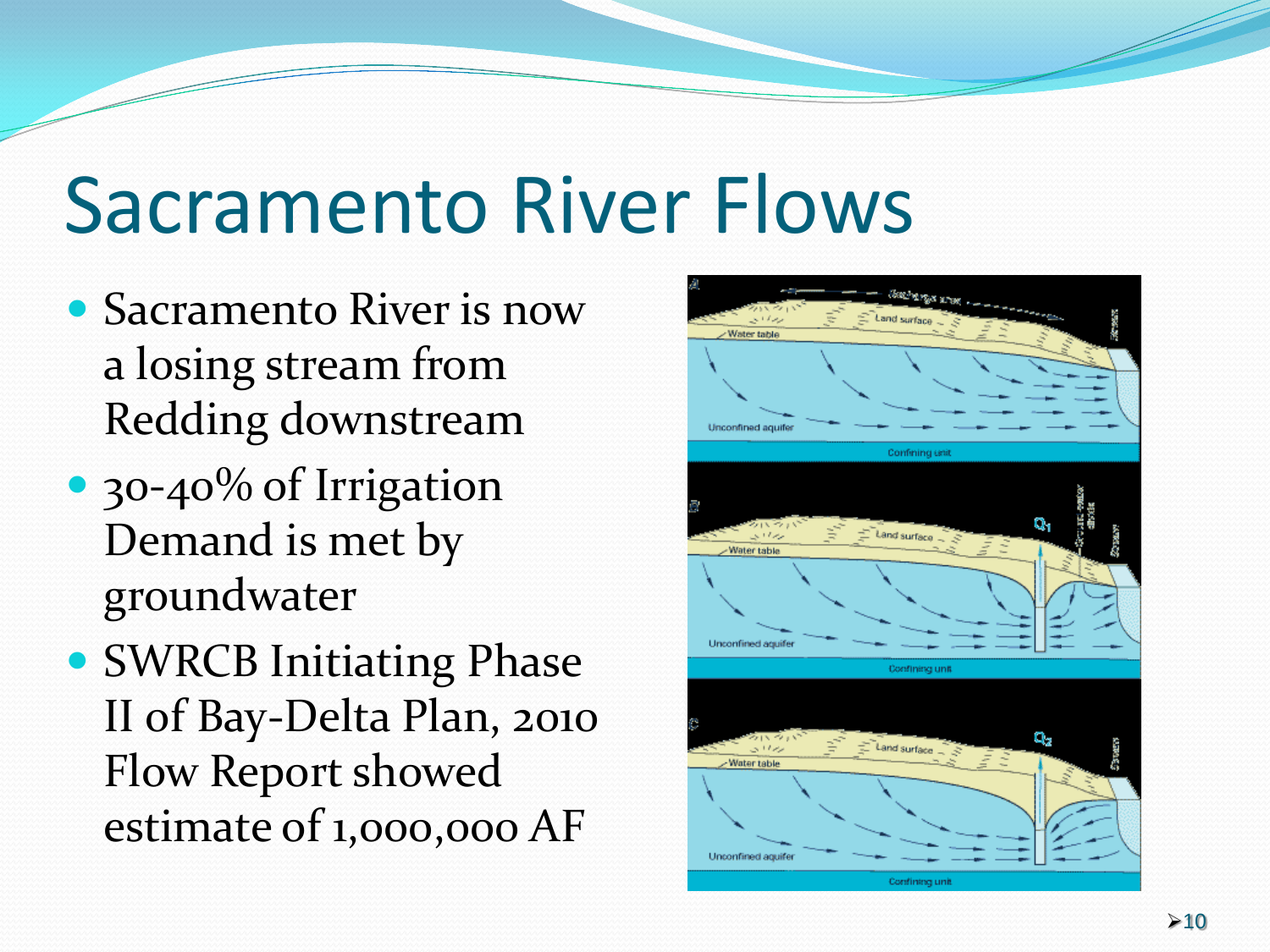WD's/ID's will use surface water and groundwater for local transfers to meet local demands. Fallowing transfers will also occur both in and outside of the groundwater basin, with transfer quantities based on avoided consumptive use. Revenue from transfers will be used by WD's/ID's to help fund their increasing surface water costs, sustainable groundwater management, infrastructure improvements, restoration activities, and other water management obligations, including SGMA, and initiatives. Surface water transfers will potentially serve as a tool to settle disputes over environmental obligations or to mitigate impacts during drought periods.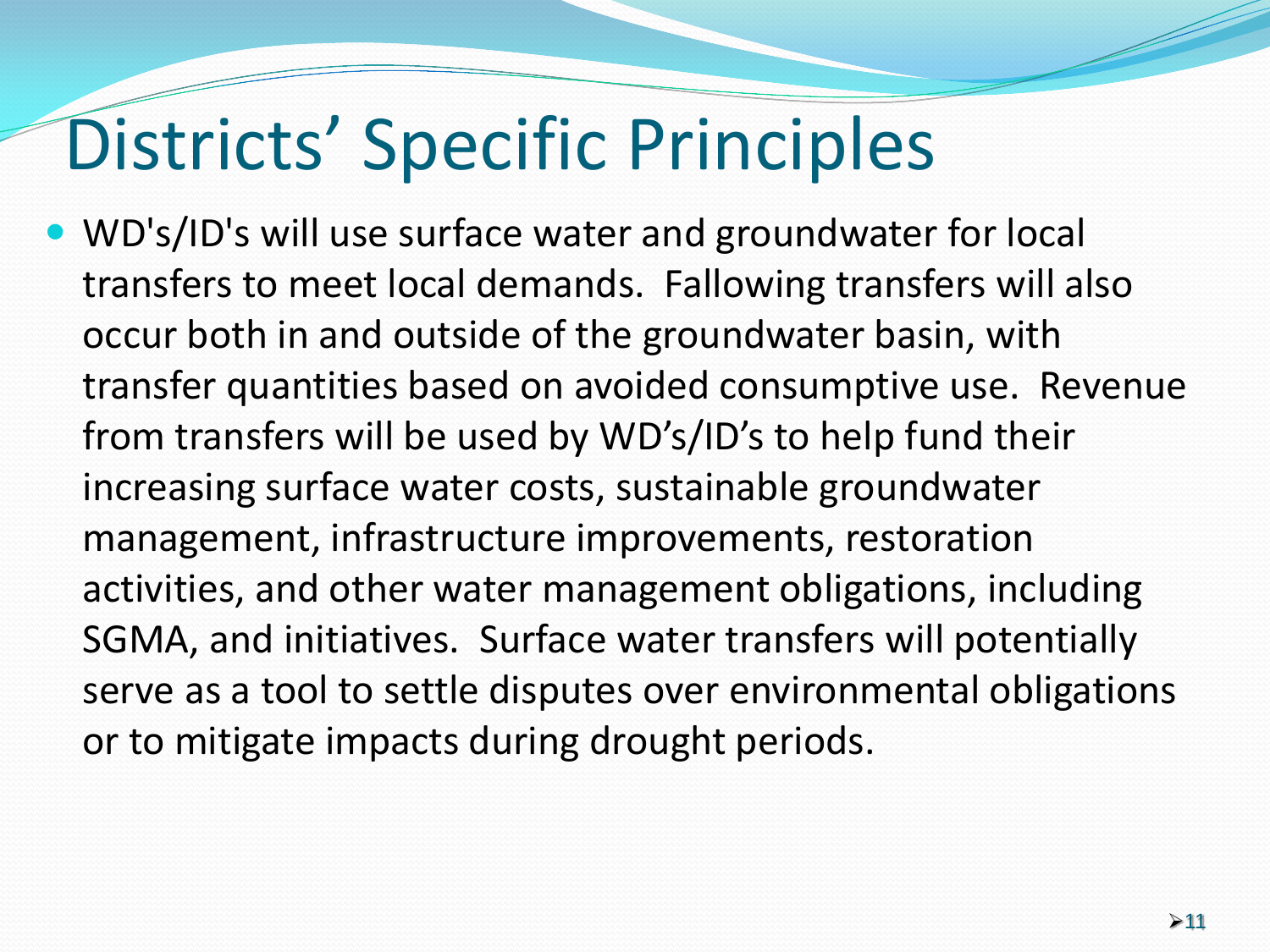• Where local actions are necessary to address falling groundwater levels and subsidence caused by localized groundwater extraction in excess of sustainable yield, WD's/ID's will attempt to contribute to solutions, but groundwater users will be required to contribute.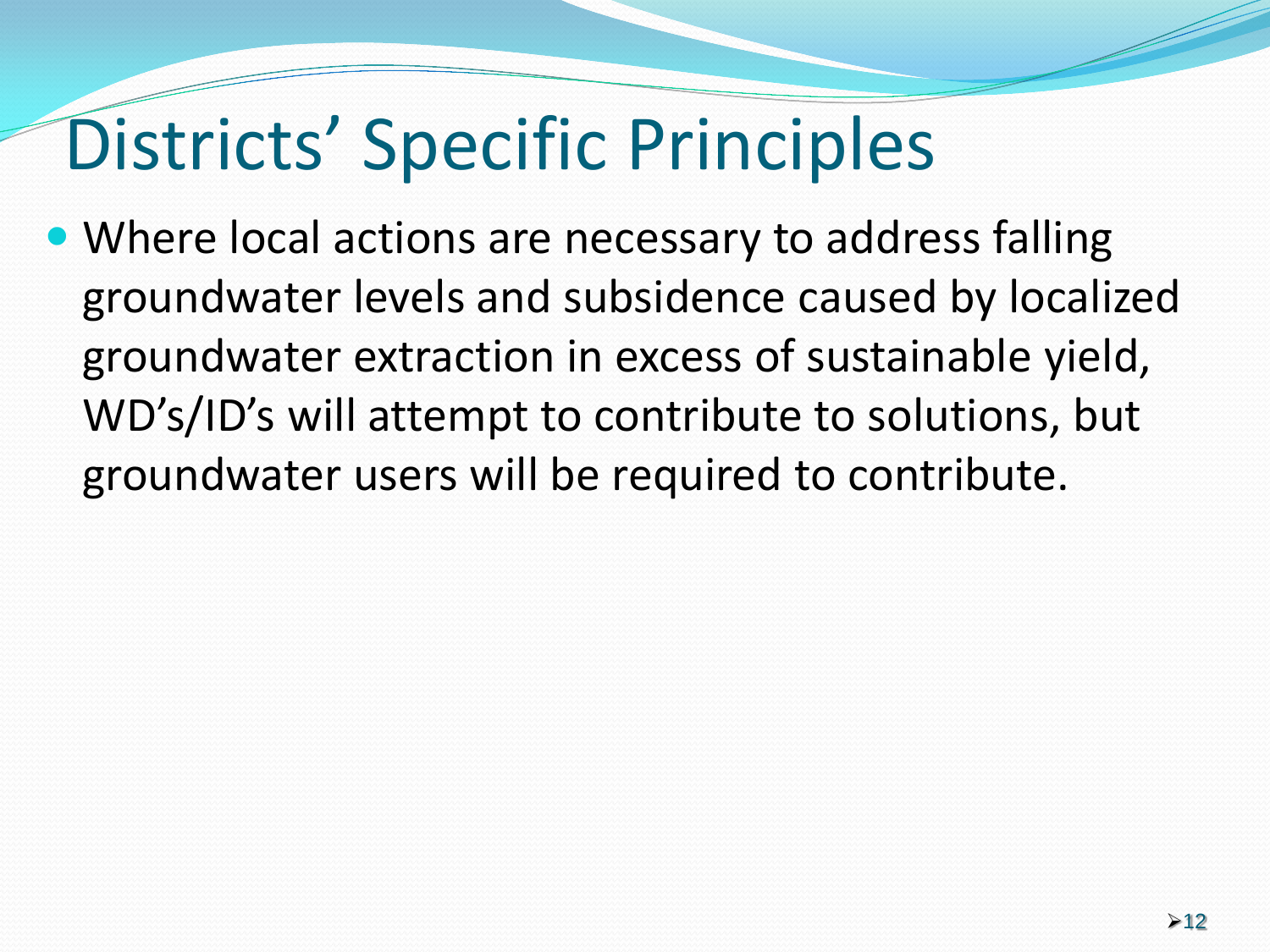#### Governance Questions

- How to define interests, voting, costs,
- Need to identify desired outcomes
- Need to identify suite of actions and tools
- Is the Glenn county portion of the Colusa basin currently sustainable or not?